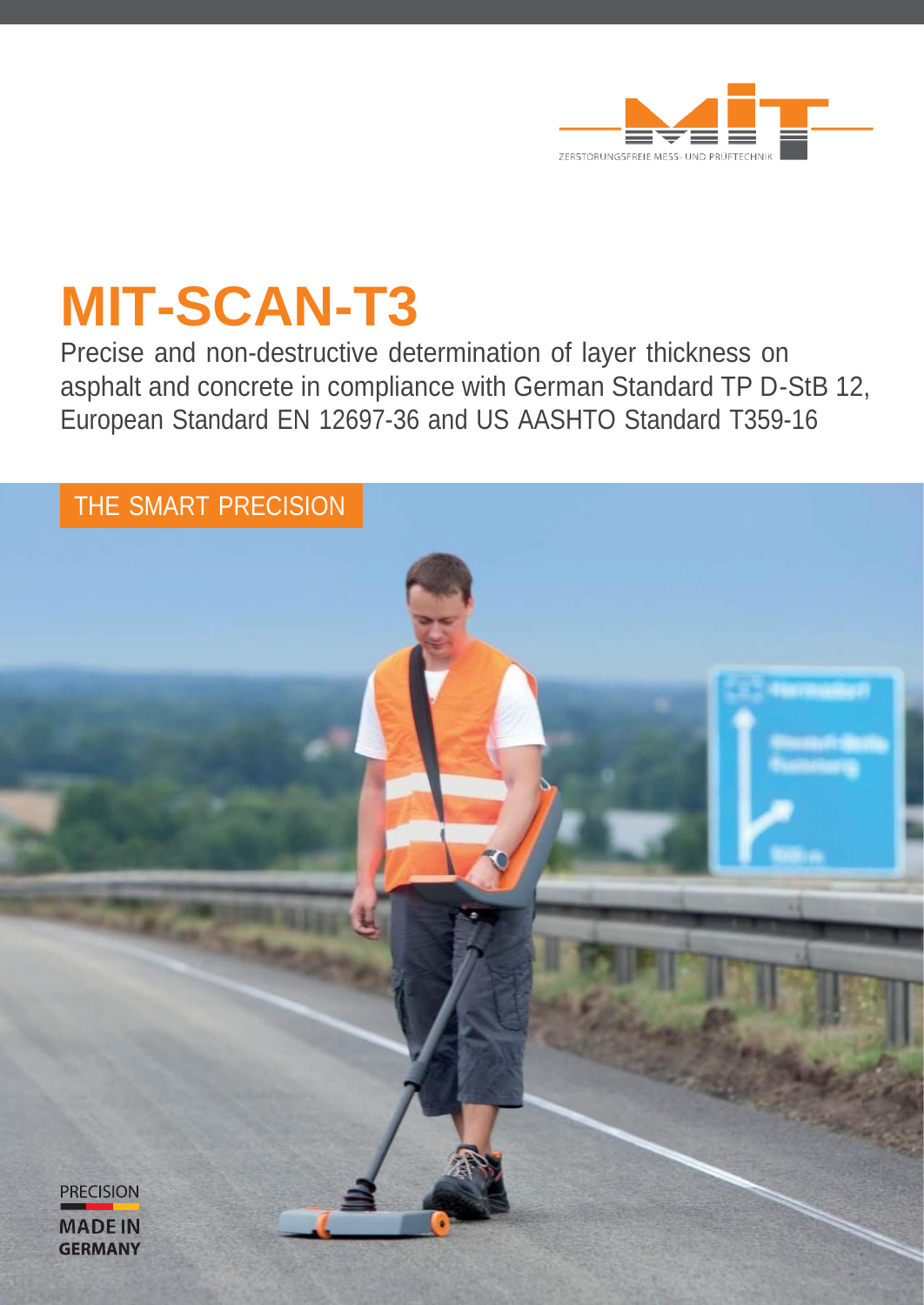## MIT-SCAN-T3

### Precise and non-destructive determination of layer thickness on asphalt and concrete

The measuring device MIT-SCAN-T3 was developed for the non-destructive and precise analysis of asphalt and concrete pavements. Unbound courses of the upper pavement structure (frost protection layer and aggregate base layer) can also be assessed.

### AREAS OF APPLICATION

- ✓ Quality assurance self-monitoring
- ✓ Contract compliance audits
- $\checkmark$  Site acceptance testing
- ✓ Road wear testing
- ✓ Warranty audits
- ✓ Road maintainability audits
- ✓ Road rehabilitation audits

### ADVANTAGES

-



#### **Rapid and efficient**

- Immediately ready for use
- No on-site calibration necessary
- Fast reflector location (search mode)
- No complex search of reflector center
- Automatic plate detection (reflector)
- Measurement including analysis in less than one minute (measuring mode)



#### **Cost-effective**

- Durable device with a long service life
- Suited to construction environments
- Self-assessment and quality assurance during paving
- Effective control of paving deviations
- Swift inspections of large road sections



#### **Precise**

- Very high measurement accuracy:  $\pm$ (1 mm + 0.5 % of measured value)
- High resolution (800 data points per measurement)
- Exact and reproducible measurement results



#### **Non-destructive**

- Measurement by simple run over the pavement surface
- No requirement for mechanical core drilling



#### **Flexible**

- Robust and compact hand-held instrument
- Safe transport in high-quality MIT-SCAN-T3 carrying case (car suitable)
- Measures thickness on hot asphalt, milled surfaces and concrete
- Measurement even possible on moist and wet layers



#### **Sustaining**

- Non-damaging to pavement surface
- Mindful of nature and environment
- Emission-free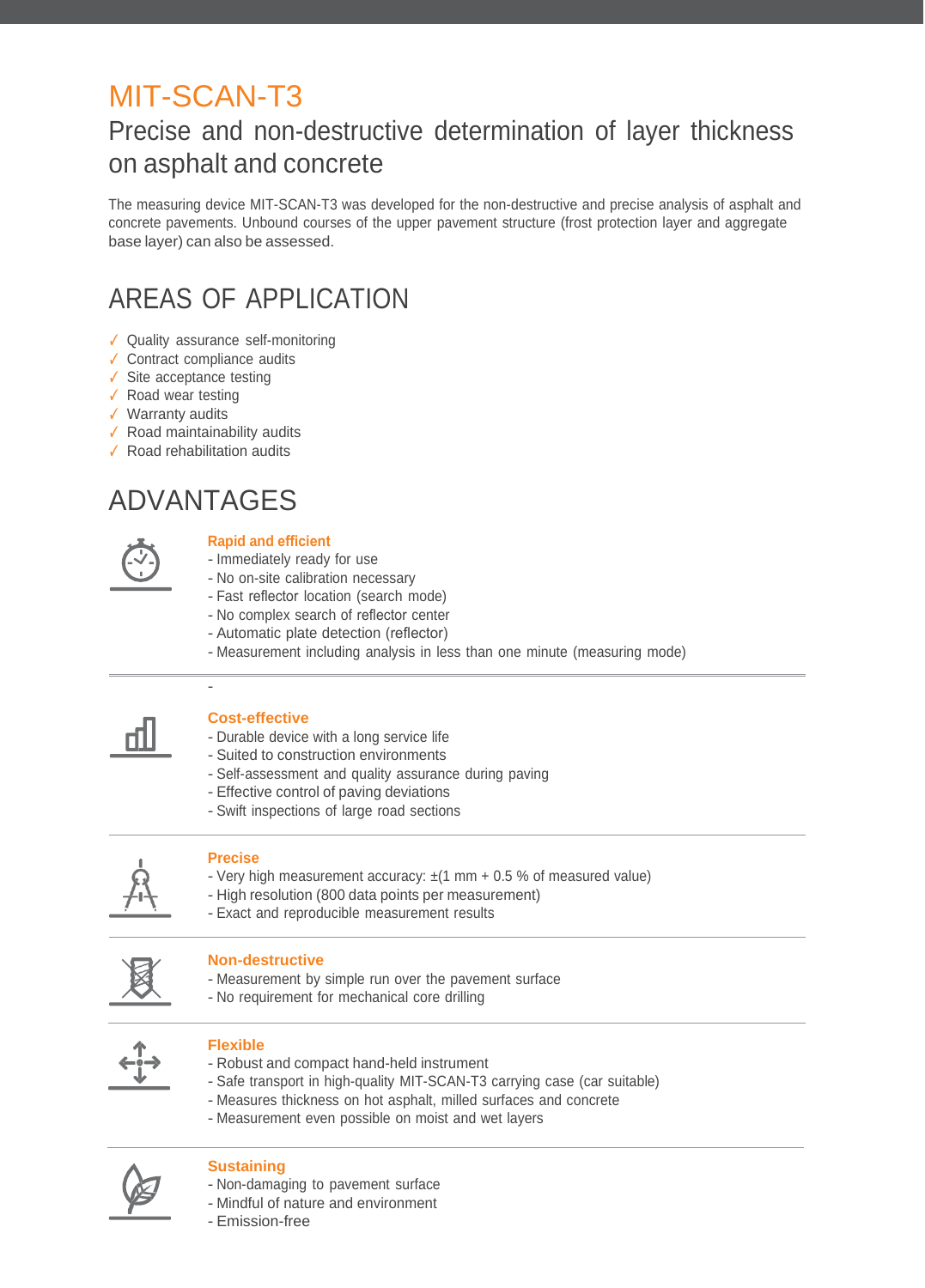### MIT-SCAN-T3

Robust and compact hand-held device for precise and rapid on-site inspections of road pavements

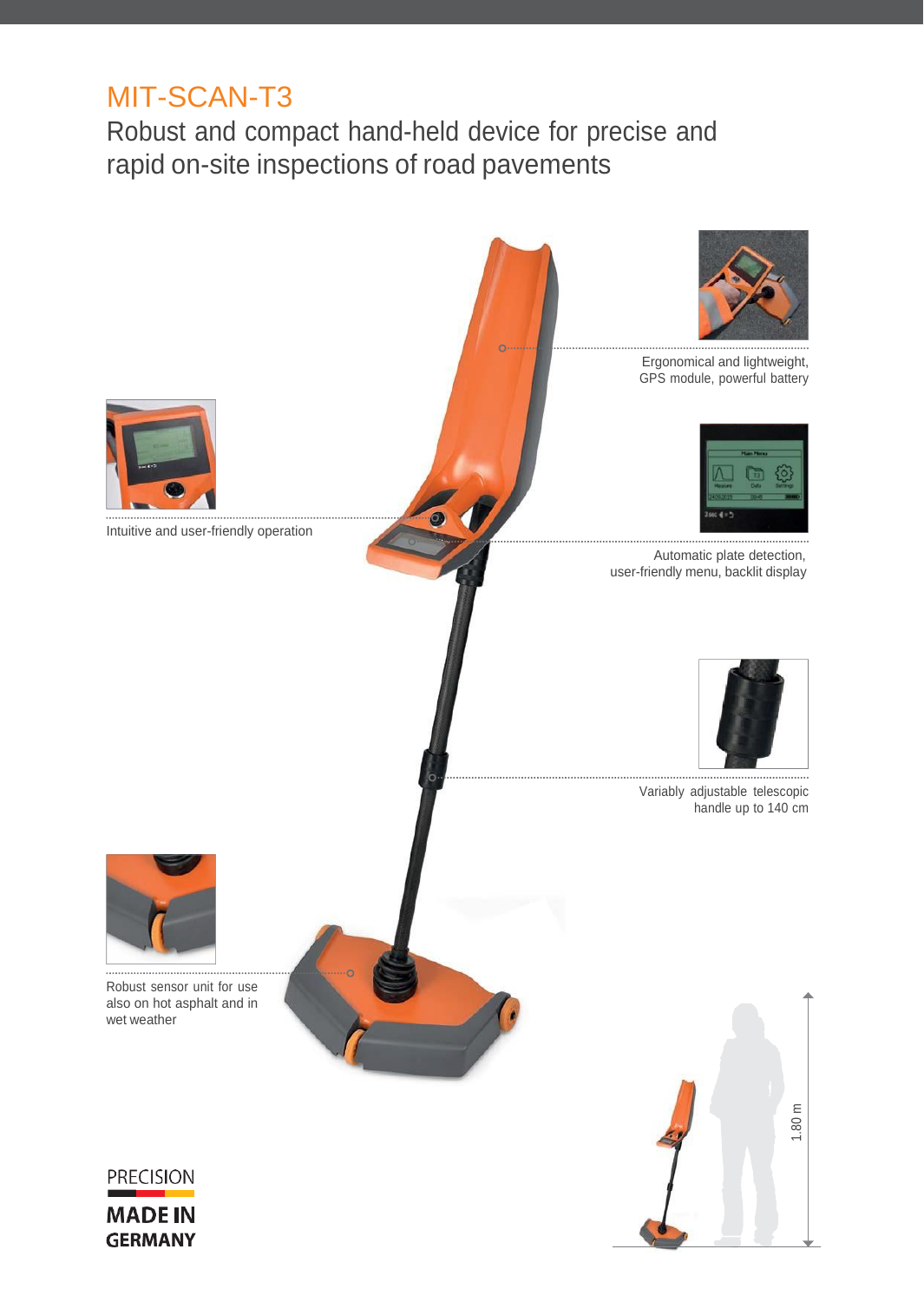### ACCESSORIES

The following accessories are available for the MIT-SCAN-T3



**Wheeled spacer** For functionality testing



**Headphones** Acoustic signal output



**USB flash drive** For data transfer to PC



**Reflectors** Choice of compact and robust reflectors



**Charger & second battery** For external charging of a second battery



**Carrying case** High-quality and sturdy, car suitable

### **SOFTWARE**



#### **MIT's project software**

MIT's project software enables additional processing of measurement data at the PC. The program processes measured data from both two-layered and three-layered road constructions:

- ✓ Preparation of site plans at the PC
- ✓ Automatic processing of measured data
- ✓ Correction of construction project specifications
- ✓ Data transfer via USB storage device
- ✓ Backup and archiving of measurement data
- ✓ Control of measurement points using GPS
- ✓ Generation of form sheets (acc. to TP D-StB 12)



#### **MIT-ProAsphalt**

MIT's evaluation software supports users in the calculation and evaluation of construction projects:

- ✓ Reading of measurement data in different formats
- ✓ Fast & easy parameter input
- ✓ Reliable evaluations
- ✓ Generation of reports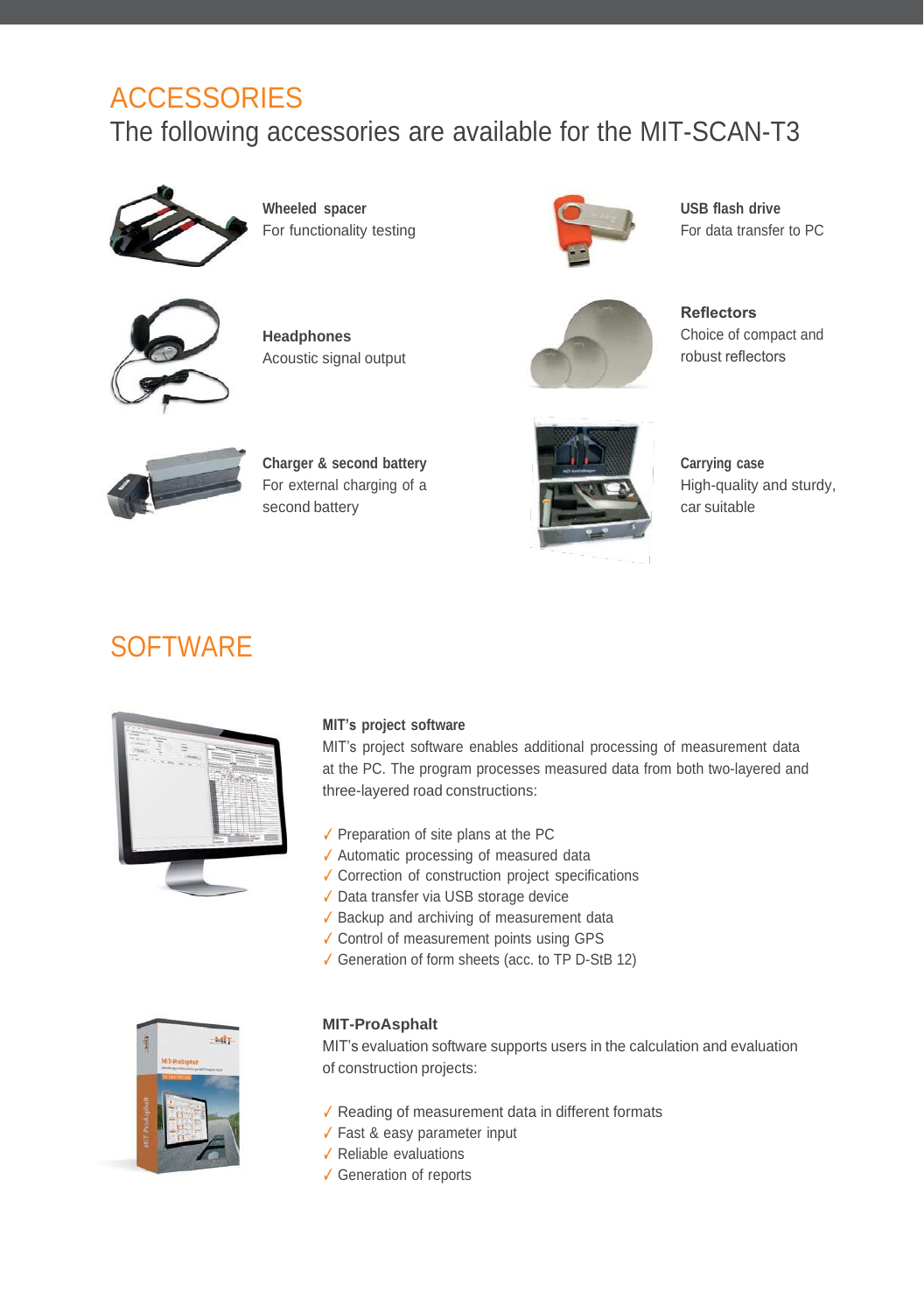### PRINCIPLE OF FUNCTION

The MIT-SCAN-T3 works with a further developed technology based on the eddy current principle called **pulse induction.** The device's outstanding characteristics are high accuracy and stability in combination with a low susceptibility to interference. This is possible through the collection of large volumes of measurement data. The electromagnetic thickness measurements require metal reflectors to be installed beneath the layers to be measured. The metal reflectors are placed during the paving process directly in front of the machine.



Cross-section of an asphalt road pavement

### MEASUREMENT

Pulse induction utilizes the characteristics of electromagnetic fields and their transmission.





#### **Emission field**

First, the sensor unit in the MIT-SCAN-T3 generates a time-dependent magnetic field, the emission field. As it spreads out, this field reaches the installed measurement reflector, the antipole.

#### **Response field**

At contact, it induces eddy currents inside the antipole, which again in turn generates a time-dependent magnetic field.

This response field spreads out and is received by the MIT-SCAN-T3 device's senor unit. The sensors detect and record the time-dependent decay of the response field. From this data, the MIT-SCAN-T3 quickly, accurately and non-destructively calculates the layer thickness – measured from the surface of the installed reflector up to the road surface top.